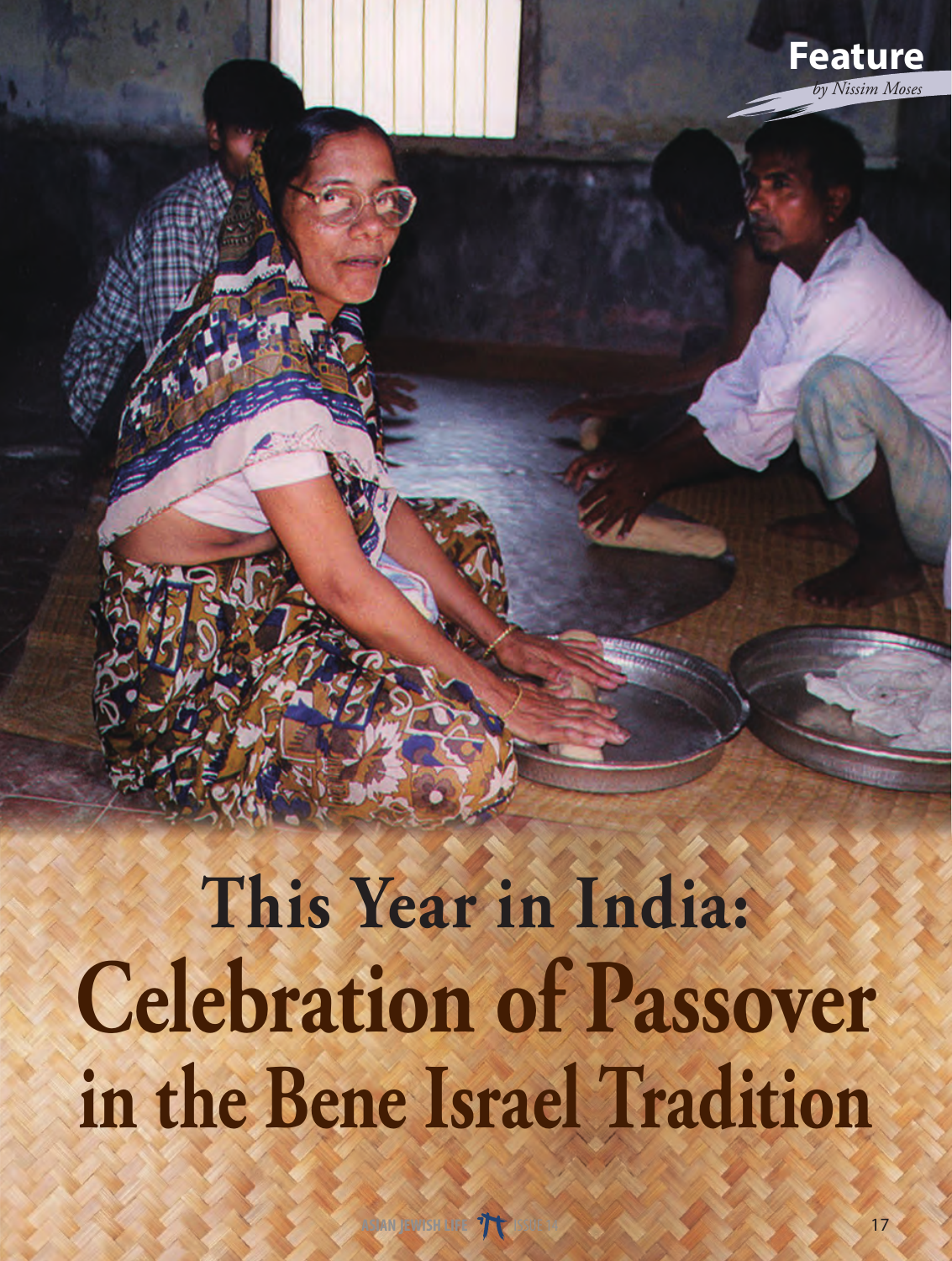

The Bene Israel community<br>originated in Maharashtra<br>in India. According to their<br>tradition, they arrived on<br>the Konkan Coast, south of presentoriginated in Maharashtra in India. According to their tradition, they arrived on the Konkan Coast, south of presentday Mumbai, in approximately 175 BCE. Some date this back to an even earlier date.

Like other diaspora Jews, the Bene Israel celebrated the festival of Passover for eight days, with two Seder nights. In the second part of the twentieth century, it became common practice to perform the first Seder with family and to organize a communal Seder for the second night.

In India, as is common in all Jewish communities, preparations for Passover started with a general house cleaning. Winter clothes and linens were also stored away at this time. Then it became time for the preparation of matzoh for the entire festival. In days gone by, these were prepared at home by the women of the house for the whole week. Each family prepared about one hundred matzot or more depending upon the size of the family. When the "joint family" system still operated, the women of the house cooperated in making the matzoh, but with the advent of the twentieth century and nuclear family units, sisters & sisters-in-laws would go to each others' houses over the ten day period prior to Passover and cooperate in preparing the matzoh together, but then returned home to their own individual families. Once ready, the women put all the matzoh they made in a large clean bed sheet, which they hung from the ceiling of one of the rooms in the house. During the Passover week, the required amounts were taken down and consumed daily. Of course, they also made the three special "shmura matzot" for the Seder. On the night before Passover, all the hametz (leavened bread) was removed from the house. This custom was different from other Jewish communities, in which the



hametz is sold to a non-Jew but still kept in the house. In India, the special vessels, dishes and plates used only for Passover were taken out, and dipped in hot and cold water to purify (kasher) them for use in the Passover week. Other vessels were put away in a separate locker. Further, during the Passover week no dried red masala but only fresh green masala would be used as spices for the food.

A day or so prior to Passover, the family would purchase all the special items for the Passover Seder. Kiddush wine was made from black currants and shira (haroset) was made by each family for the Seder. The shank bone (zero'ah) was prepared from the right

foreleg of a goat or sheep only. Some other Jewish communities used a chicken bone, but this was considered to be an unacceptable alternative by the Bene Israel.

Like other Oriental Jews, the Bene Israel never dropped the wine from a cup onto a plate while reciting the ten plagues. They instead would purchase a new earthenware clay pot and a new inexpensive small wine glass for the Seder each year. The reader used both of these during the Seder only. The wine was dropped into the clay pot while reciting the plagues. The clay pot and the wine glass were then broken and thrown away. As in other Jewish communities, the first-born son of all